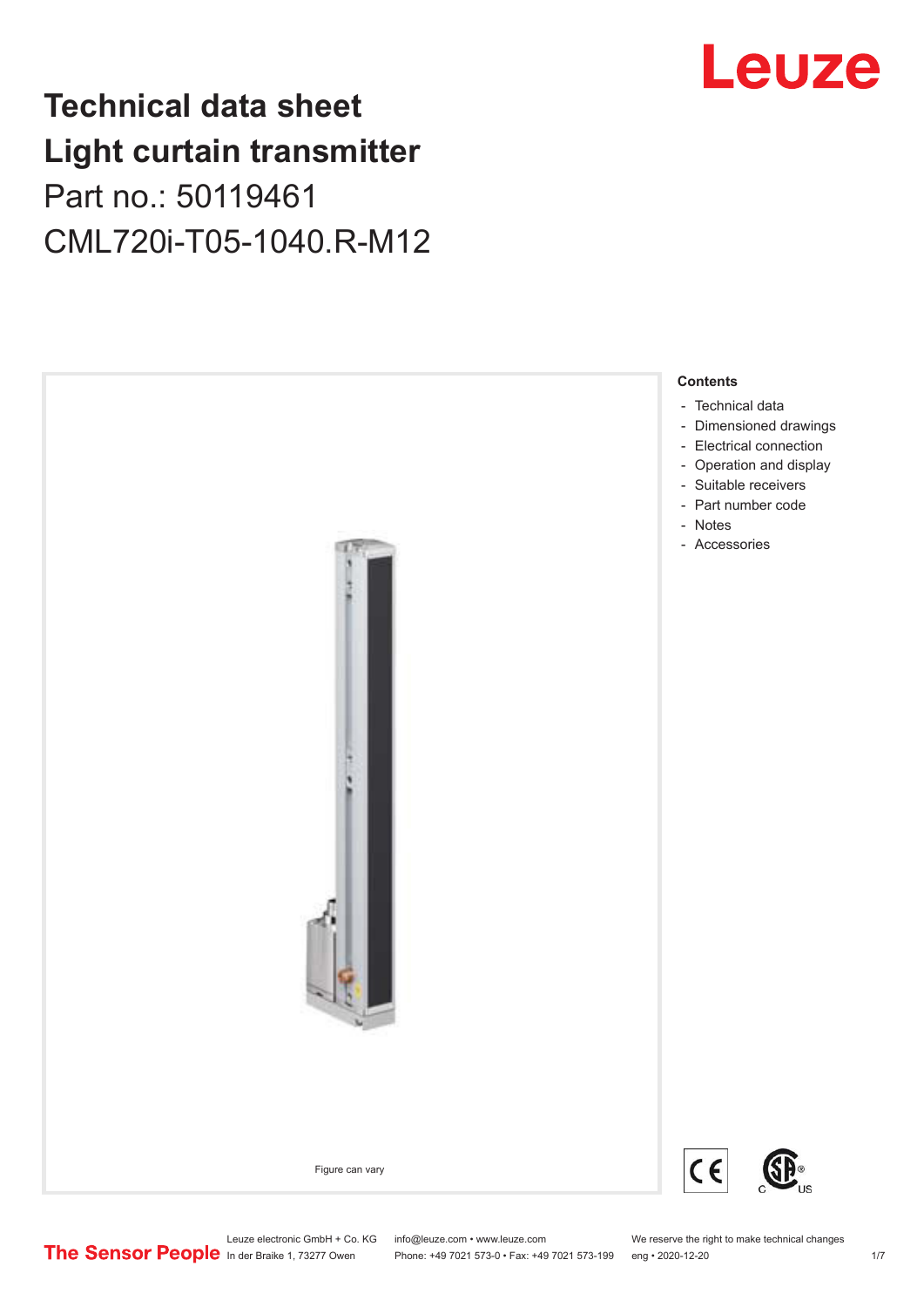## <span id="page-1-0"></span>**Technical data**

# Leuze

#### **Basic data**

| <b>Series</b>                   | 720                                                                |
|---------------------------------|--------------------------------------------------------------------|
| <b>Operating principle</b>      | Throughbeam principle                                              |
| Device type                     | Transmitter                                                        |
| <b>Contains</b>                 | Accessories for the use of the BT-2R1                              |
| Application                     | Object measurement                                                 |
| <b>Special version</b>          |                                                                    |
| <b>Special version</b>          | Crossed-beam scanning                                              |
|                                 | Diagonal-beam scanning                                             |
|                                 | Parallel-beam scanning                                             |
| <b>Optical data</b>             |                                                                    |
| <b>Operating range</b>          | Guaranteed operating range                                         |
| <b>Operating range</b>          | 0.1  3.5 m                                                         |
| <b>Operating range limit</b>    | Typical operating range                                            |
| <b>Operating range limit</b>    | 0.14.5m                                                            |
| <b>Measurement field length</b> | 1,040 mm                                                           |
| <b>Number of beams</b>          | 208 Piece(s)                                                       |
| Beam spacing                    | $5 \text{ mm}$                                                     |
| Light source                    | LED, Infrared                                                      |
| <b>LED light wavelength</b>     | 940 nm                                                             |
| <b>Measurement data</b>         |                                                                    |
| Minimum object diameter         | $10 \text{ mm}$                                                    |
| <b>Electrical data</b>          |                                                                    |
|                                 |                                                                    |
| <b>Protective circuit</b>       | Polarity reversal protection                                       |
|                                 | Short circuit protected                                            |
|                                 | <b>Transient protection</b>                                        |
| Performance data                |                                                                    |
| Supply voltage U <sub>B</sub>   | 18  30 V, DC                                                       |
| <b>Residual ripple</b>          | 0  15 %, From U <sub>B</sub>                                       |
| <b>Open-circuit current</b>     | 0  270 mA, The specified values refer                              |
|                                 | to the entire package consisting of trans-<br>mitter and receiver. |
| <b>Timing</b>                   |                                                                    |
|                                 | 450 ms                                                             |
| <b>Readiness delay</b>          |                                                                    |
| <b>Cycle time</b>               | 6.64 ms                                                            |
| <b>Connection</b>               |                                                                    |
|                                 | $\triangle$ Dissa $(n)$                                            |

| <b>Number of connections</b> | 1 Piece(s)             |
|------------------------------|------------------------|
| Plug outlet                  | Rear side              |
|                              |                        |
| <b>Connection 1</b>          |                        |
| <b>Function</b>              | Connection to receiver |
|                              | Sync-input             |
|                              | Voltage supply         |
| <b>Type of connection</b>    | Connector              |
| <b>Thread size</b>           | M <sub>12</sub>        |
| <b>Type</b>                  | Male                   |
| <b>Material</b>              | Metal                  |
| No. of pins                  | $5 - pin$              |
| <b>Encoding</b>              | A-coded                |

#### **Mechanical data**

| Design                       | Cubic                        |
|------------------------------|------------------------------|
| Dimension (W x H x L)        | 29 mm x 35.4 mm x 1,063 mm   |
| <b>Housing material</b>      | Metal                        |
| <b>Metal housing</b>         | Aluminum                     |
| Lens cover material          | Plastic                      |
| Net weight                   | $1,250$ q                    |
| <b>Housing color</b>         | Silver                       |
| <b>Type of fastening</b>     | Groove mounting              |
|                              | Via optional mounting device |
|                              |                              |
| <b>Operation and display</b> |                              |
| Type of display              | LED                          |

#### $\overline{a}$

| Type of display | l ED.      |
|-----------------|------------|
| Number of LEDs  | 1 Piece(s) |
|                 |            |

#### **Environmental data**

| Ambient temperature, operation | -30  60 °C                       |
|--------------------------------|----------------------------------|
| Ambient temperature, storage   | $-40$ 70 $^{\circ}$ C $^{\circ}$ |

#### **Certifications**

| Degree of protection     | IP 65         |
|--------------------------|---------------|
| <b>Protection class</b>  | Ш             |
| <b>Certifications</b>    | c CSA US      |
| <b>Standards applied</b> | IEC 60947-5-2 |

#### **Classification**

| <b>Customs tariff number</b> | 90314990 |
|------------------------------|----------|
| eCl@ss 5.1.4                 | 27270910 |
| eCl@ss 8.0                   | 27270910 |
| eCl@ss 9.0                   | 27270910 |
| eCl@ss 10.0                  | 27270910 |
| eCl@ss 11.0                  | 27270910 |
| <b>ETIM 5.0</b>              | EC002549 |
| <b>ETIM 6.0</b>              | EC002549 |
| <b>ETIM 7.0</b>              | EC002549 |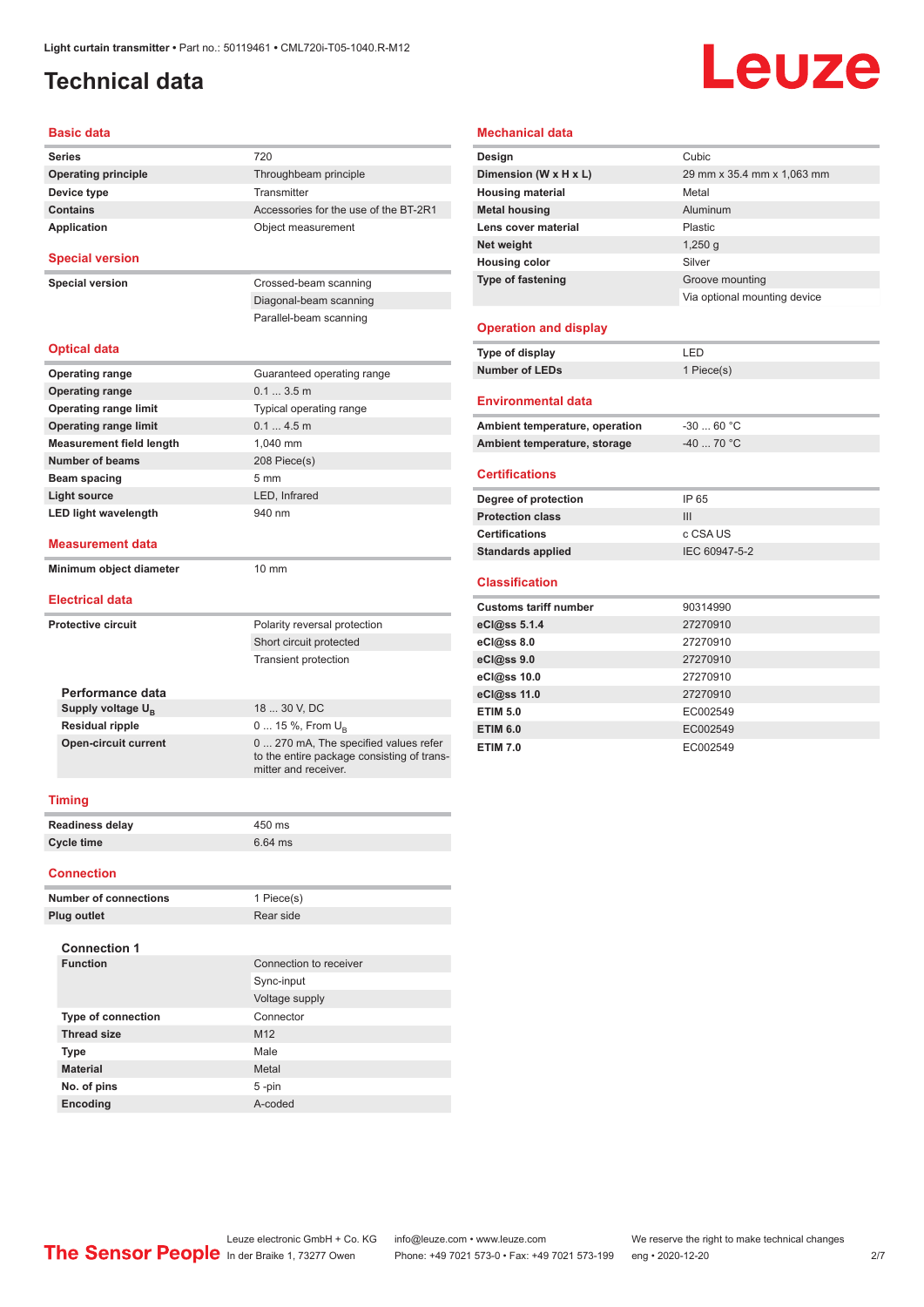### <span id="page-2-0"></span>**Dimensioned drawings**

All dimensions in millimeters



- A Beam spacing 5 mm
- B Measurement field length 1040 mm
- F M6 thread
- G Fastening groove
- 
- T Transmitter
- R Receiver
- Y 2.5 mm



## **Leuze**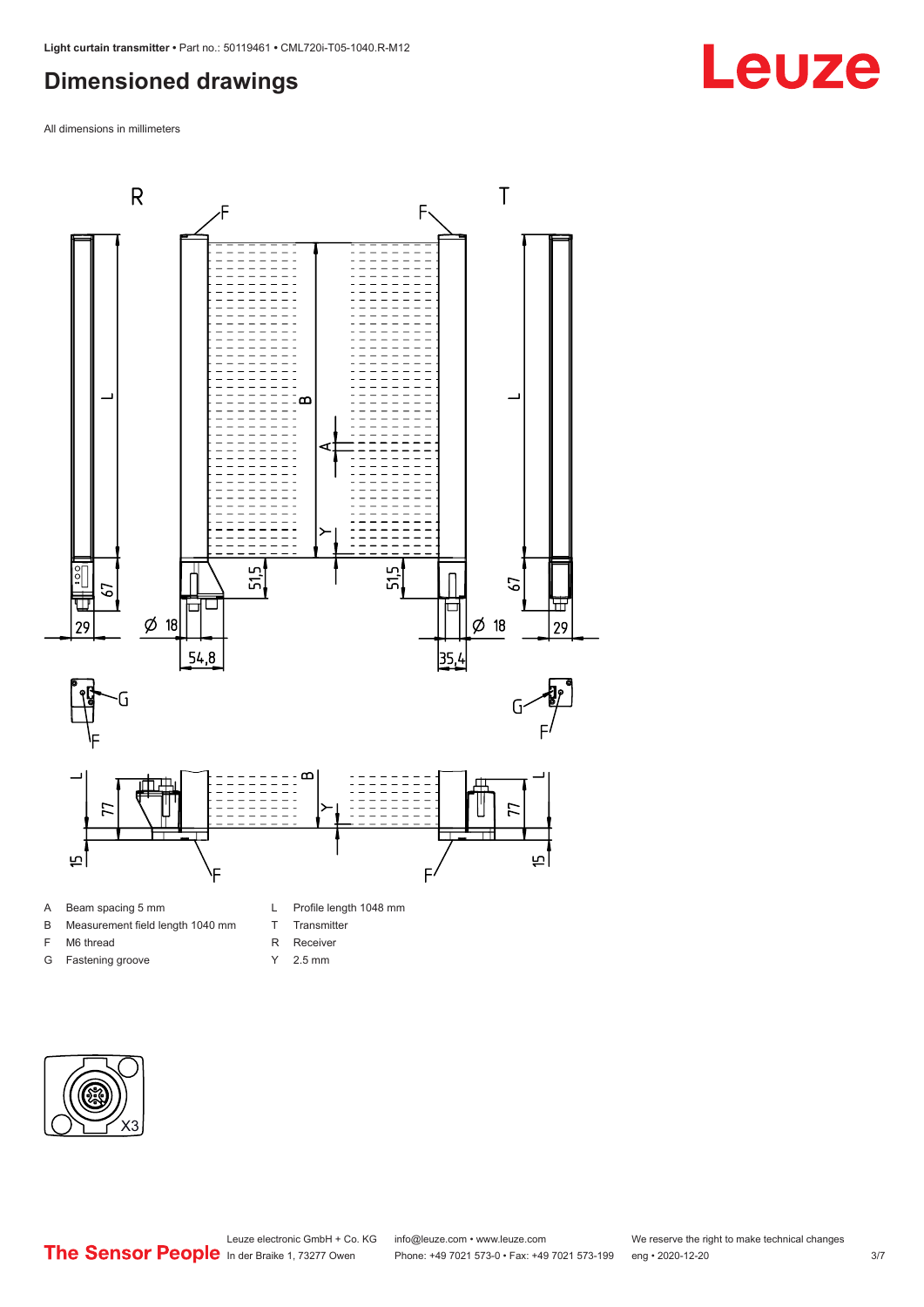## <span id="page-3-0"></span>**Electrical connection**

# Leuze

2

1

5

#### **Connection 1**

| <b>Function</b>    | Connection to receiver |
|--------------------|------------------------|
|                    | Sync-input             |
|                    | Voltage supply         |
| Type of connection | Connector              |
| <b>Thread size</b> | M12                    |
| <b>Type</b>        | Male                   |
| <b>Material</b>    | Metal                  |
| No. of pins        | $5$ -pin               |
| Encoding           | A-coded                |

#### **Pin Pin assignment**

|                | <b>FE/SHIELD</b> |  |
|----------------|------------------|--|
| $\overline{2}$ | V+               |  |
| 3              | <b>GND</b>       |  |
| $\overline{4}$ | RS 485 Tx+       |  |
| 5              | RS 485 Tx-       |  |

## **Operation and display**

| <b>LED</b>              | Display                                      | <b>Meaning</b>                                           |
|-------------------------|----------------------------------------------|----------------------------------------------------------|
| Green, continuous light |                                              | Continuous mode                                          |
|                         | Off                                          | No communication with the receiver / waiting for trigger |
|                         | green, flashing in sync with the measurement | Measurement frequency display                            |

#### **Suitable receivers**

| Part no. | <b>Designation</b>            | <b>Article</b>         | <b>Description</b>                                                                                                          |
|----------|-------------------------------|------------------------|-----------------------------------------------------------------------------------------------------------------------------|
| 50119916 | CML720i-R05-<br>1040.R/CN-M12 | Light curtain receiver | Operating range: 0.1  3.5 m<br>Interface: CANopen<br>Connection: Connector, M12, Rear side, 8-pin                           |
| 50120134 | CML720i-R05-<br>1040.R/CV-M12 | Light curtain receiver | Operating range: 0.1  3.5 m<br>Analog outputs: 2 Piece(s), Voltage, Current<br>Connection: Connector, M12, Rear side, 8-pin |
| 50123587 | CML720i-R05-<br>1040.R/D3-M12 | Light curtain receiver | Operating range: 0.1  3.5 m<br>Interface: RS 485 Modbus<br>Connection: Connector, M12, Rear side, 8-pin                     |
| 50119997 | CML720i-R05-<br>1040.R/L-M12  | Light curtain receiver | Operating range: 0.1  3.5 m<br>Interface: IO-Link<br>Connection: Connector, M12, Rear side, 8-pin                           |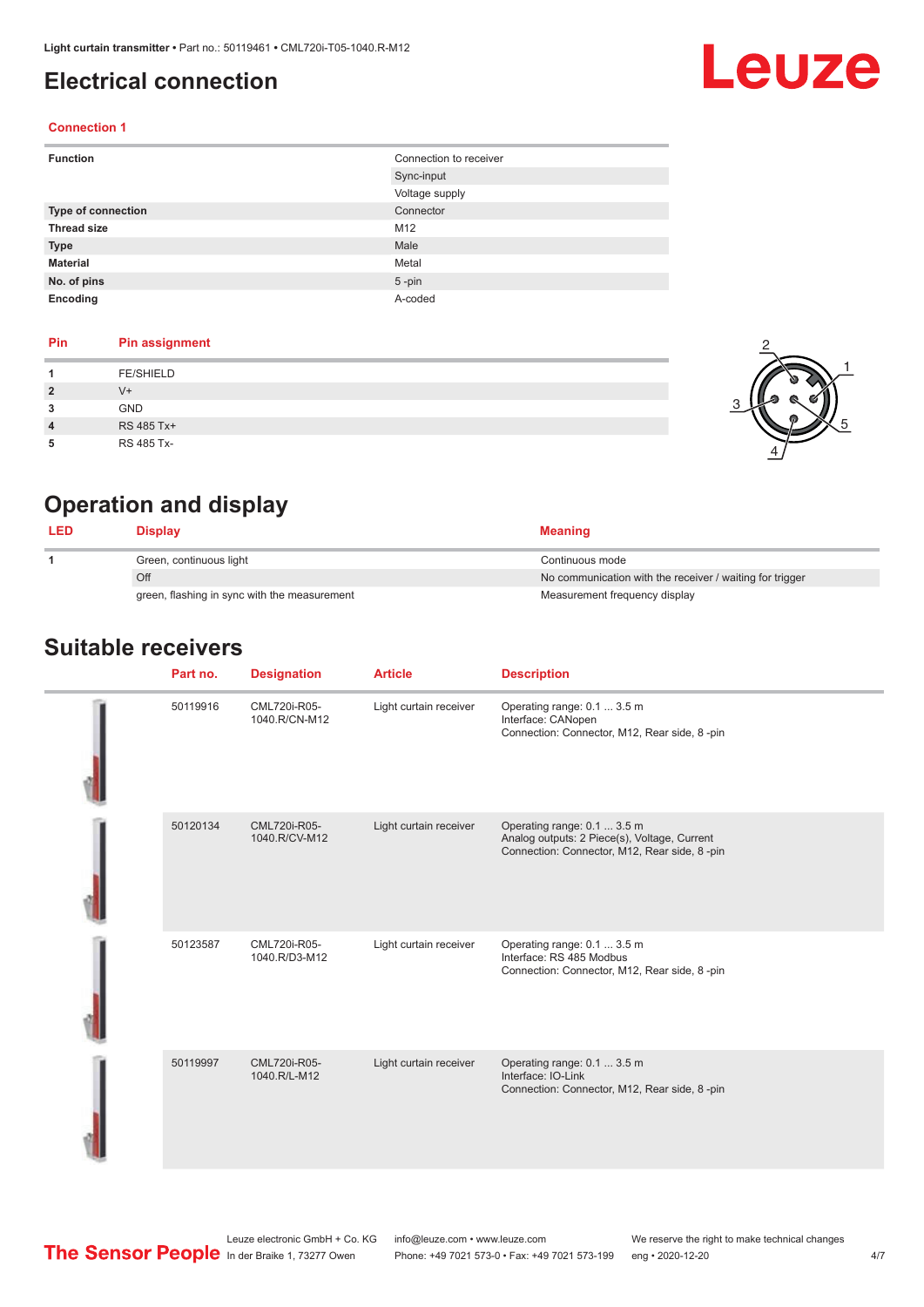#### <span id="page-4-0"></span>**Suitable receivers**

## Leuze

| Part no. | <b>Designation</b>            | <b>Article</b>         | <b>Description</b>                                                                                    |
|----------|-------------------------------|------------------------|-------------------------------------------------------------------------------------------------------|
| 50122881 | CML720i-R05-<br>1040.R/PB-M12 | Light curtain receiver | Operating range: 0.1  3.5 m<br>Interface: PROFIBUS DP<br>Connection: Connector, M12, Rear side, 8-pin |
| 50131843 | CML720i-R05-<br>1040.R/PN-M12 | Light curtain receiver | Operating range: 0.1  3.5 m<br>Interface: PROFINET<br>Connection: Connector, M12, Rear side, 8-pin    |

#### **Part number code**

Part designation: **CML7XXi-YZZ-AAAA.BCCCDDD-EEEFFF**

| <b>CML</b>  | <b>Operating principle</b><br>Measuring light curtain                                                                                     |
|-------------|-------------------------------------------------------------------------------------------------------------------------------------------|
| 7XXi        | <b>Series</b><br>720i: 720i series<br>730i: 730i series                                                                                   |
| Y           | Device type<br>T: transmitter<br>R: receiver                                                                                              |
| <b>ZZ</b>   | <b>Beam spacing</b><br>$05:5$ mm<br>10:10 mm<br>20:20 mm<br>40:40 mm                                                                      |
| <b>AAAA</b> | Measurement field length [mm], dependent on beam spacing                                                                                  |
| в           | Equipment<br>A: connector outlet, axial<br>R: rear connector outlet                                                                       |
| <b>CCC</b>  | Interface<br>L: IO-Link<br>/CN: CANopen<br>/PB: PROFIBUS<br>/PN: PROFINET<br>/CV: Analog current and voltage output<br>/D3: RS 485 Modbus |
| <b>DDD</b>  | <b>Special equipment</b><br>-PS: Power Setting                                                                                            |
| EEE         | <b>Electrical connection</b><br>M12: M12 connector                                                                                        |
| <b>FFF</b>  | -EX: Explosion protection                                                                                                                 |
| <b>Note</b> |                                                                                                                                           |
|             | $\&$ A list with all available device types can be found on the Leuze website at www.leuze.com.                                           |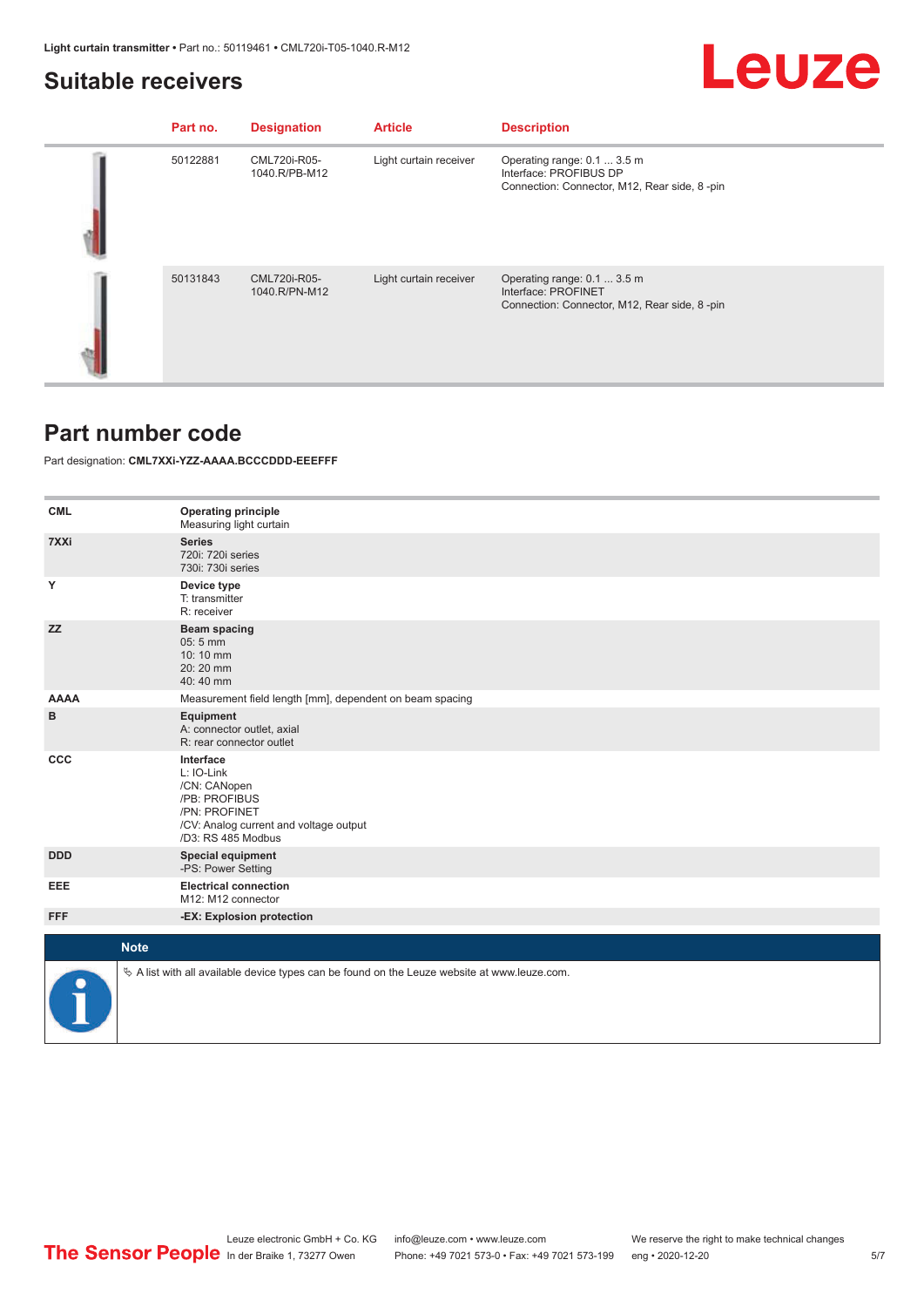### <span id="page-5-0"></span>**Notes**



#### **Observe intended use!**

 $\%$  This product is not a safety sensor and is not intended as personnel protection.

 $\%$  The product may only be put into operation by competent persons.

 $\%$  Only use the product in accordance with its intended use.

| <b>For UL applications:</b>                                                                                                                                                       |
|-----------------------------------------------------------------------------------------------------------------------------------------------------------------------------------|
| $\%$ For UL applications, use is only permitted in Class 2 circuits in accordance with the NEC (National Electric Code).                                                          |
| V These proximity switches shall be used with UL Listed Cable assemblies rated 30V, 0.5A min, in the field installation, or equivalent (categories: CYJV/<br>CYJV7 or PVVA/PVVA7) |

#### **Accessories**

### Connection technology - Interconnection cables

|   |        | Part no. | <b>Designation</b>                     | <b>Article</b>        | <b>Description</b>                                                                                                                                                                                                                                    |
|---|--------|----------|----------------------------------------|-----------------------|-------------------------------------------------------------------------------------------------------------------------------------------------------------------------------------------------------------------------------------------------------|
| Ø | ⊙<br>œ | 50129781 | <b>KDS DN-M12-5A-</b><br>M12-5A-P3-050 | Interconnection cable | Suitable for interface: IO-Link, DeviceNet, CANopen<br>Connection 1: Connector, M12, Axial, Female, A-coded, 5-pin<br>Connection 2: Connector, M12, Axial, Male, A-coded, 5-pin<br>Shielded: Yes<br>Cable length: 5,000 mm<br>Sheathing material: PUR |

## Mounting technology - Mounting brackets

|               | Part no. | <b>Designation</b> | <b>Article</b>      | <b>Description</b>                                                                                                                                                                                                        |
|---------------|----------|--------------------|---------------------|---------------------------------------------------------------------------------------------------------------------------------------------------------------------------------------------------------------------------|
| <b>Altres</b> | 50142900 | BT 700M.5-2SET     | Mounting device set | Design of mounting device: Bracket mounting<br>Fastening, at system: Through-hole mounting, T slotted hole<br>Mounting bracket, at device: Screw type, Sliding block<br>Type of mounting device: Rigid<br>Material: Steel |

## Mounting technology - Swivel mounts

| Part no. | <b>Designation</b> | <b>Article</b>       | <b>Description</b>                                                                                                                                          |
|----------|--------------------|----------------------|-------------------------------------------------------------------------------------------------------------------------------------------------------------|
| 429046   | <b>BT-2R1</b>      | Mounting bracket set | Fastening, at system: Through-hole mounting<br>Mounting bracket, at device: Clampable<br>Type of mounting device: Turning, 360°<br>Material: Metal, Plastic |

Leuze